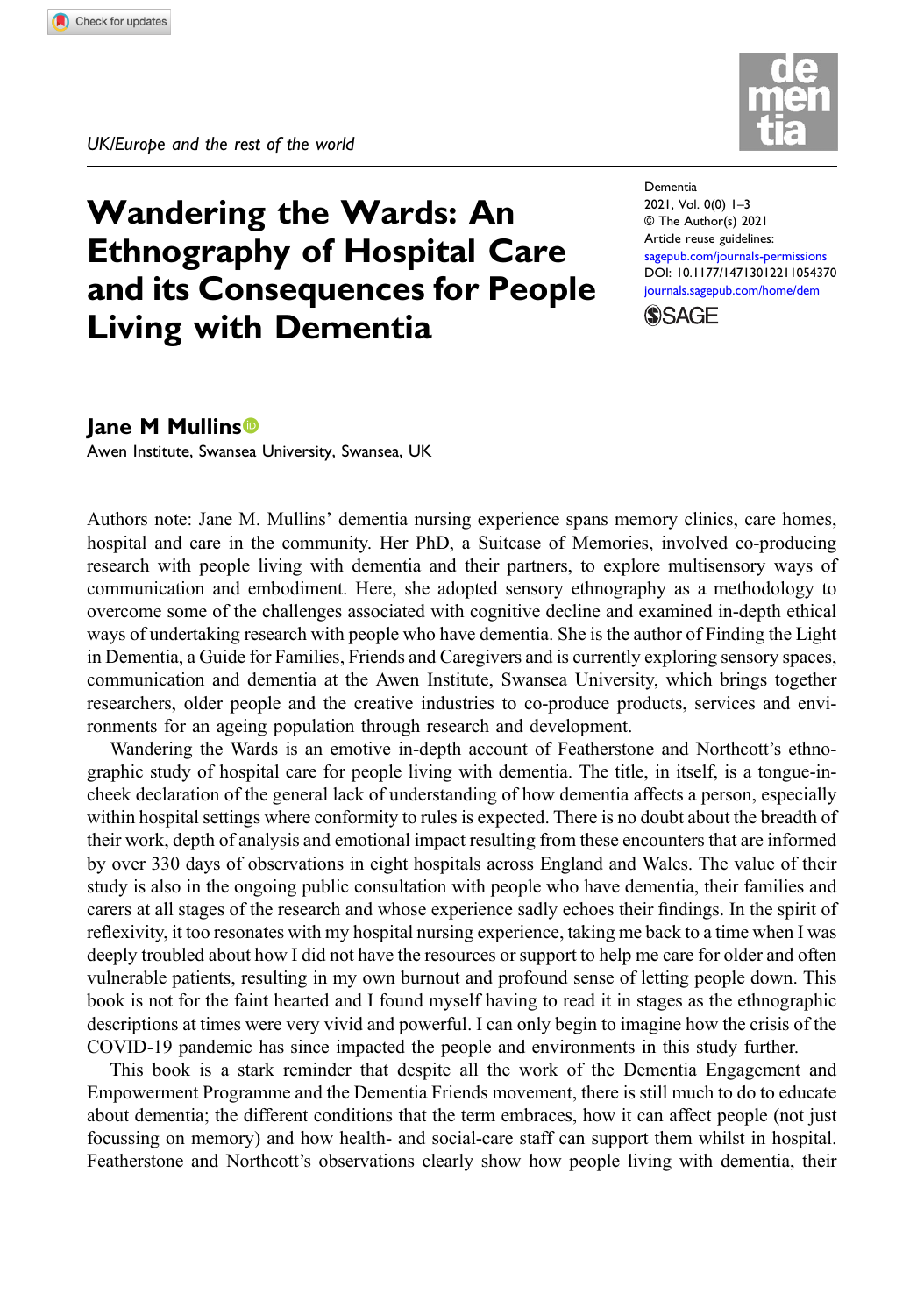families and the staff who care for them are grossly let down by archaic institutional practices. The reader is frequently taken back to ethnographies from the 1950s, 60s and 70s where the authors depressingly find little change in the organisational structures and ward cultures where hierarchies of staff and patient roles command the knowing of one's place and having to fit into the rhythms of the system. The hidden language of uniform and ways of belonging are inaccessible to those from the outside, thereby creating a feeling of alienation for the patient. Here, I was saddened to read an extract where the likes of Sir Lancelot Spratt (a character from the 1950s series of "Doctor" films that highlighted the power of the medical consultant) still exist! Where on one occasion, a consultant chastised the only person (a healthcare assistant) engaged in meaningful communication with three patients who had dementia, to help them feel safe and calm, because the patients were not obediently waiting at their bedside. Further analysis showed that often the grade of staff allocated to 'special' patients (provide 1:1 care for close observation, as deemed at risk of harm to themselves or others) were unqualified or from an agency, where no continuity of care was observed and the value of these skills was not recognised. This book highlights the organisational cultures where the 'badge of honour' still goes to those who work in the more 'glamourous' acute areas! and where older adult nursing is still a Cinderella service.

The authors examine the complexity of ascertaining differential diagnoses in great detail (usually undertaken by a specialist clinician in a calm controlled environment), but their observations found the frequent labelling of a generic 'dementia patient' by ward staff following basic memory testing with little cultural, temporal and environmental considerations or awareness of how acute conditions impact cognition. Furthermore, they observed that once a label of dementia applied (with or without formal diagnosis), more dehumanising labels of 'bed blockers, feeders, absconders and climbers' were attached to the person and risk averse practices to prevent people falling (often a predictor of quality of care!) or 'absconding' lead to containment and restraint. Here, paradoxically, I was horrified to read about the invisibility of patients who tried to express their needs and their privileges taken away. This included standard practice of not helping people go to the toilet because they wore a pad and they would be safer not to get up and walk! Wandering the wards sadly but successfully shows that these undignified practices actually contribute to the decline of a person's condition, (let alone, their personhood) withdrawal or escalation of their stress, which in turn perpetuates the view that those living with dementia are agitated and aggressive. The authors' use of metaphor where the person living with dementia is an 'island existing in isolation within the wards'shows the degree of disconnect that the staff have with the patients, and this was observed across all sites within the study. Descriptions show how justifiable patients' responses are and resonate with [Campbell](#page-2-0)'s [\(2019\)](#page-2-0) research where environments are viewed as 'restorative' or 'resistive'. It is through reading this book that I recognise how staff would gain great insights if they undertook such observational work, similar with [Kitwood](#page-2-1)'s (1997) dementia care mapping. To my surprise, this study found old task-based rituals, criticised as long ago as the 1980s [\(Walsh and Ford, 1989](#page-2-2)) still embedded in ward practices. Despite the changes in nursing education and the advent of person-centred care, of which there is much rhetoric, this is not available for patients who have dementia (diagnosed or not).

By adopting the lens of medical sociology, the authors observed profound stress and anxiety experienced by staff, where surveillance and fear of judgements of not fulfilling timetables or getting things 'done' were endemic; something I remember all too well when working as a nurse in the acute ward setting. Here, they identify that care, such as sitting with a patient to support their emotional needs (whose responses are not irrational given the 'imprisonment' they feel), is frowned upon and cannot be quantified or recorded.

Featherstone and Northcott had to muddy their roles as ethnographers at times, when, in the enviable position of observers and not workers, they sometimes had to intervene and help both